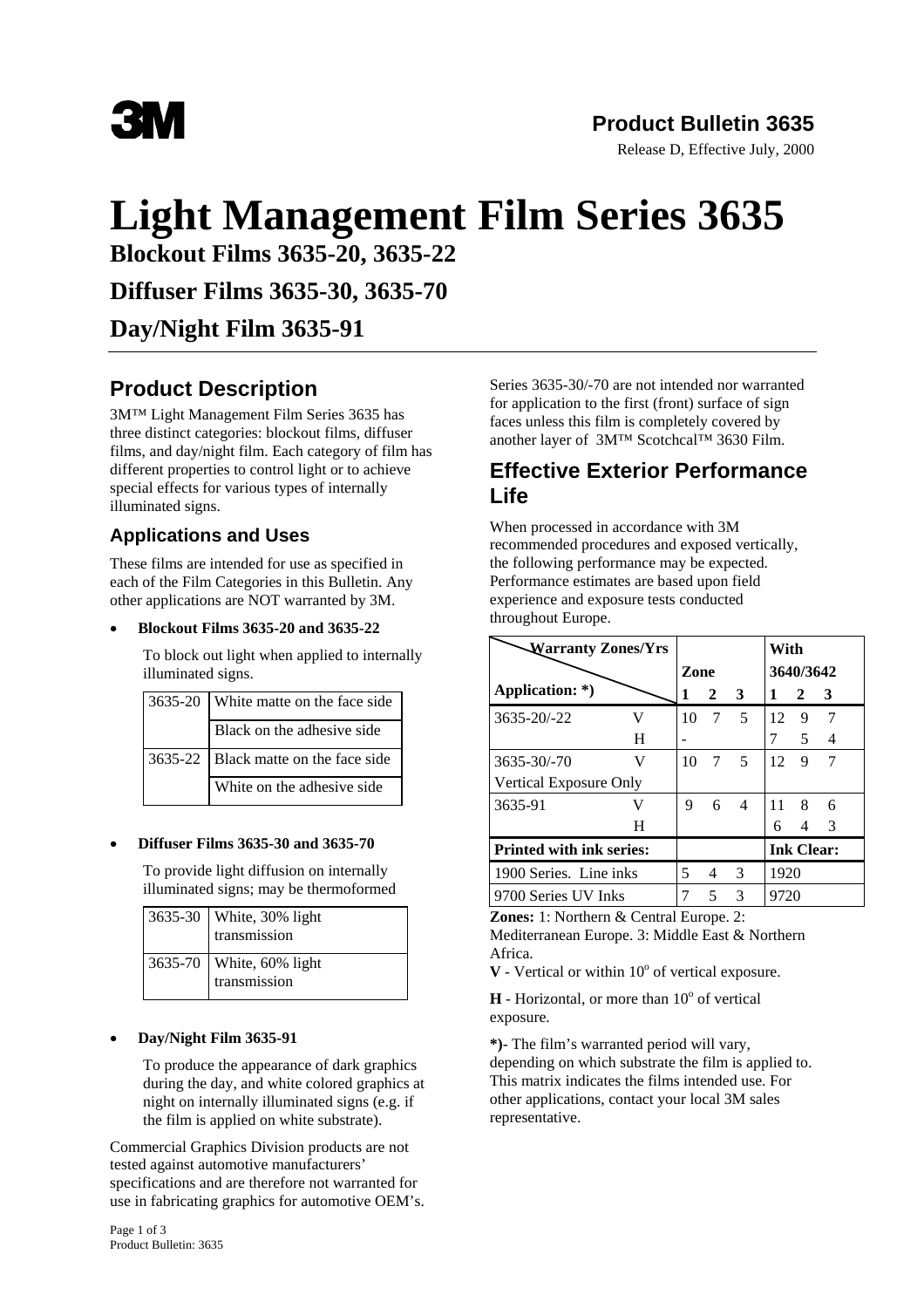# **Fabrication**

### **Premasking / Prespacing**

| <b>Conditions</b>                    | <b>3M Application Tapes</b> |  |  |
|--------------------------------------|-----------------------------|--|--|
| <b>Unprocessed</b>                   |                             |  |  |
| General Premasking                   | <b>SCPS-100</b>             |  |  |
| General Prespacing                   | SCPS-2                      |  |  |
| <b>Processed: (3635-20)</b><br>only) |                             |  |  |
| <b>Series 1900 Inks</b>              |                             |  |  |
| General Premasking                   | <b>SCPS-100</b>             |  |  |
| General Prespacing                   | <b>SCPS-100</b>             |  |  |
| 9700 Series UV ink                   |                             |  |  |
| General Premasking                   | SCPM-44X                    |  |  |
| General Prespacing                   | SCPS-2                      |  |  |

## **Chemical and Physical Properties**

Values given are typical and are not for use in specifications. If a custom specification is desired, a request should be submitted through your sales representative. The data given below is for unprinted film

| <b>Property</b>                                                            | <b>Metric Units</b>                                                                                   |  |  |
|----------------------------------------------------------------------------|-------------------------------------------------------------------------------------------------------|--|--|
| <b>Thickness</b>                                                           | $0.08$ mm - $0.10$ mm                                                                                 |  |  |
| Tensile Strength                                                           | $0.9$ kg/cm min. at $23^{\circ}$ C                                                                    |  |  |
| Elongation (ISO 1184-<br>1983)<br>Series 3635-20/-22<br>Series 3635-30/-70 | 50% at $23^{\circ}$ C<br>100% at 23°C                                                                 |  |  |
| Dimensional Stability                                                      | $0.4$ mm                                                                                              |  |  |
| Reverse Impact<br>Resistance                                               | No effect                                                                                             |  |  |
| <b>Temperature Range</b><br>Series 3635-20/-22<br>Series 3635-30/-70       | -60 $\mathrm{^{\circ}C}$ to +107 $\mathrm{^{\circ}C}$<br>-29 $\rm{^{\circ}C}$ to +80 $\rm{^{\circ}C}$ |  |  |
| <b>Light Transmission</b>                                                  | 3635-20 less than 0.01%<br>3635-22 less than 0.01%<br>3635-30 30%<br>3635-70 60%                      |  |  |
| Adhesive                                                                   | <b>Transparent Pressure</b><br>Sensitive                                                              |  |  |
| <b>Application Temperature</b><br>Range                                    | $16^{\circ}$ C - 38 $^{\circ}$ C                                                                      |  |  |
| Liner                                                                      | 78# White Kraft                                                                                       |  |  |
| Adhesion to Acrylic<br>Panels                                              | $0.7$ kg/cm                                                                                           |  |  |

### **Physical Properties**

### **Chemical Resistance**

| <b>Chemical Agent</b>                           | <b>Exposure</b><br>Time | <b>Results</b> |  |
|-------------------------------------------------|-------------------------|----------------|--|
| Water at $32^{\circ}$ C                         | 24 hours                | No effect      |  |
| 50/50 Ethylene Glycol /<br>Water Reference Fuel | 24 hours                | No effect      |  |
| 85% Mineral Spirits / 15%<br>Xylol              | 1 hour                  | No effect      |  |
| SAE 20 Motor Oil                                | 24 hours                | No effect      |  |
| JP-4 Fuel                                       | 1 hour                  | No effect      |  |
| 10% Hydrochloric Acid                           | 10 mins                 | No effect      |  |
| 10% Ammonium Hydroxide                          | 10 mins                 | No effect      |  |
| VM&P Naphtha                                    | 10 mins                 | No effect      |  |
| <b>Mineral Spirits</b>                          | 10 mins                 | No effect      |  |
| Methyl Alcohol                                  | 10 mins                 | No effect      |  |

### **Shelf Life**

The shelf life of the film is 2 years and should be applied within 2 years of the receipt of film if unprocessed. Processed film should be applied within 1 year of processing and within 2 years of receipt of the film.

### **Storage**

Film, sheeting and markings must be stored in a clean area, free from excessive moisture and direct sunlight, with ambient temperatures of 38°C or less.

### **Related 3M Literature**

Listed below is related 3M Technical Literature which may be of interest:

| <b>Subject</b>                           | <b>Bulletins</b> |                       |  |
|------------------------------------------|------------------|-----------------------|--|
|                                          | <b>Product</b>   | <b>Instruction</b>    |  |
| Design of Markings                       |                  | 2.1                   |  |
| Scotchcal™ Series 1900 Inks              | 1900             | 3.11, 3.12            |  |
| Scotchcal™ Series 9700 UV<br><b>Inks</b> | 9700             | 3.4                   |  |
| Scoring and Cutting                      |                  | 4.1                   |  |
| Premasking and Prespacing                |                  | 4.3                   |  |
| <b>Surface Preparation</b>               |                  | 5.1,                  |  |
| Application                              |                  | 5.5, 5.7,<br>5.8, 5.9 |  |
| Storage, Maintenance and<br>Removal      |                  | 6.5                   |  |
| Scotchcal™ Translucent Films             | 3630             |                       |  |
| <b>Warranty of Products</b>              |                  |                       |  |